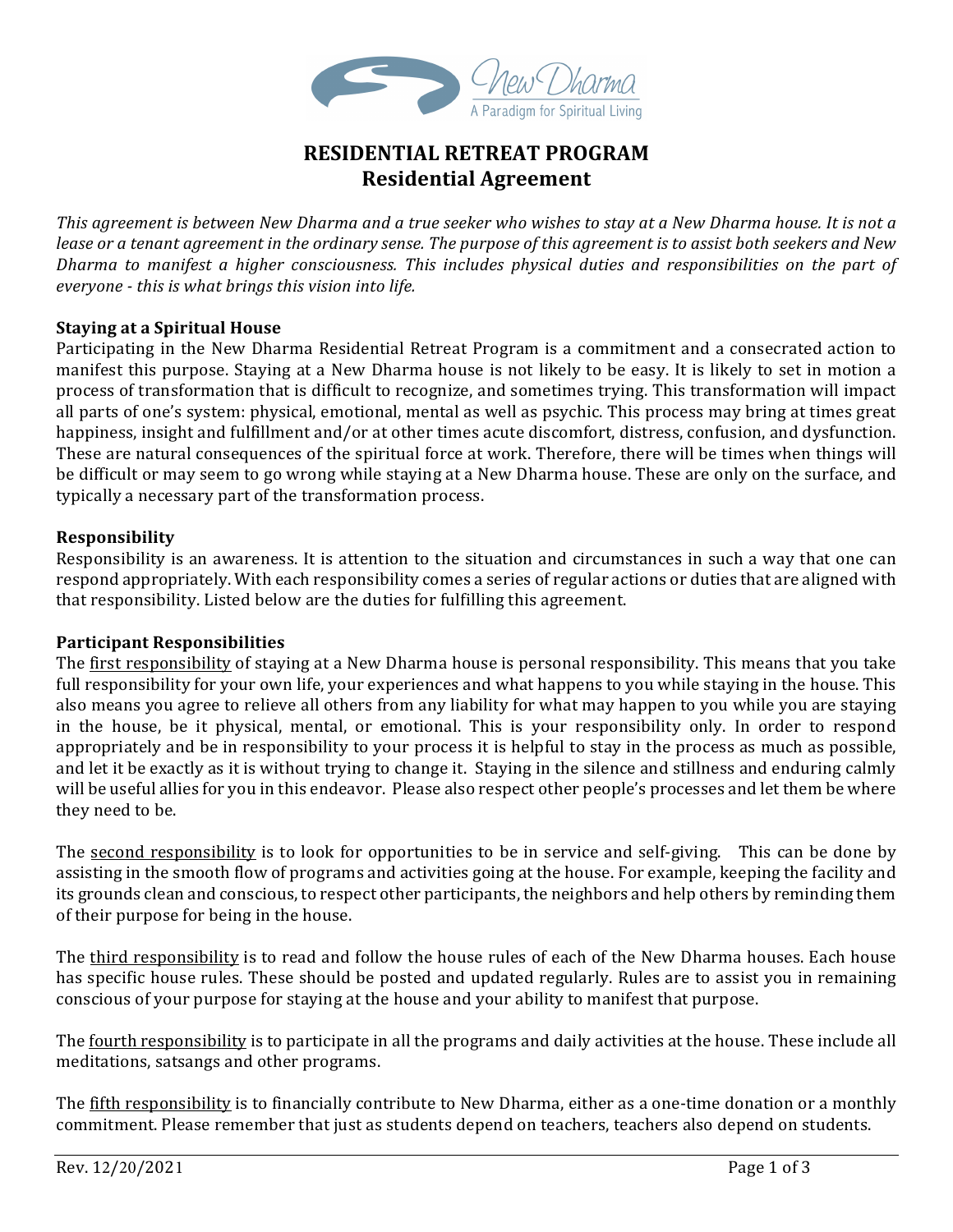

### **New Dharma Responsibilities**

The first responsibility of New Dharma is to clearly define what is required for one who stays as a visitor, guest, or resident and to support the purpose for staying at New Dharma house. The intended purpose is to manifest a New Dharma, a new way of living that manifests Truth, Consciousness, and Love. Staying true to this intention allows our spiritual community to fulfill this mission. It affects the individual who stays at the house, others in the community of seekers whom they come in contact with including other participants, the board members, founder, employees and volunteers, the community where the New Dharma house is located and ultimately the world.

The second responsibility of New Dharma is to assure to the best of its ability that the environment supports the people physically, emotionally, and mentally who choose to stay here. In order to do this New Dharma recognizes and supports the unique limitations and capabilities of each person who participates in the programs or stays at the house in order to assist them in their process of self-transcendence. This includes a clean, conscious place to stay, clear communications, a regular program structure, maintaining a positive and supportive atmosphere that engenders higher consciousness and the transformative process.

#### **The Intent**

Staying at a New Dharma house is an opportunity to expand your capacity and maturity to become a manifesting instrument of the Divine Principle that lives us and shapes this world. It is New Dharma's intent to create mature and capable spiritual beings.

Staying at a New Dharma house is not about renting a room. It is about an opportunity to participate with New Dharma's spiritual work at a deeper level. You may be moved from one room to another depending on the needs of the house and as determined by New Dharma. All room assignments are done in consultation with Sat Shree, and his assessments of how you can make the most progress during your stay.

|                                                       | (first & last name) will be staying at a New Dharma<br>House _____________________________(MM/DD/YYYY) to _________________________(MM/DD/YYYY). |  |  |
|-------------------------------------------------------|--------------------------------------------------------------------------------------------------------------------------------------------------|--|--|
| I agree to pay to New Dharma (check the correct box): |                                                                                                                                                  |  |  |
| Individual Retreat                                    | $\Box$ \$50 per day for ________ days (_______ has been prepaid).                                                                                |  |  |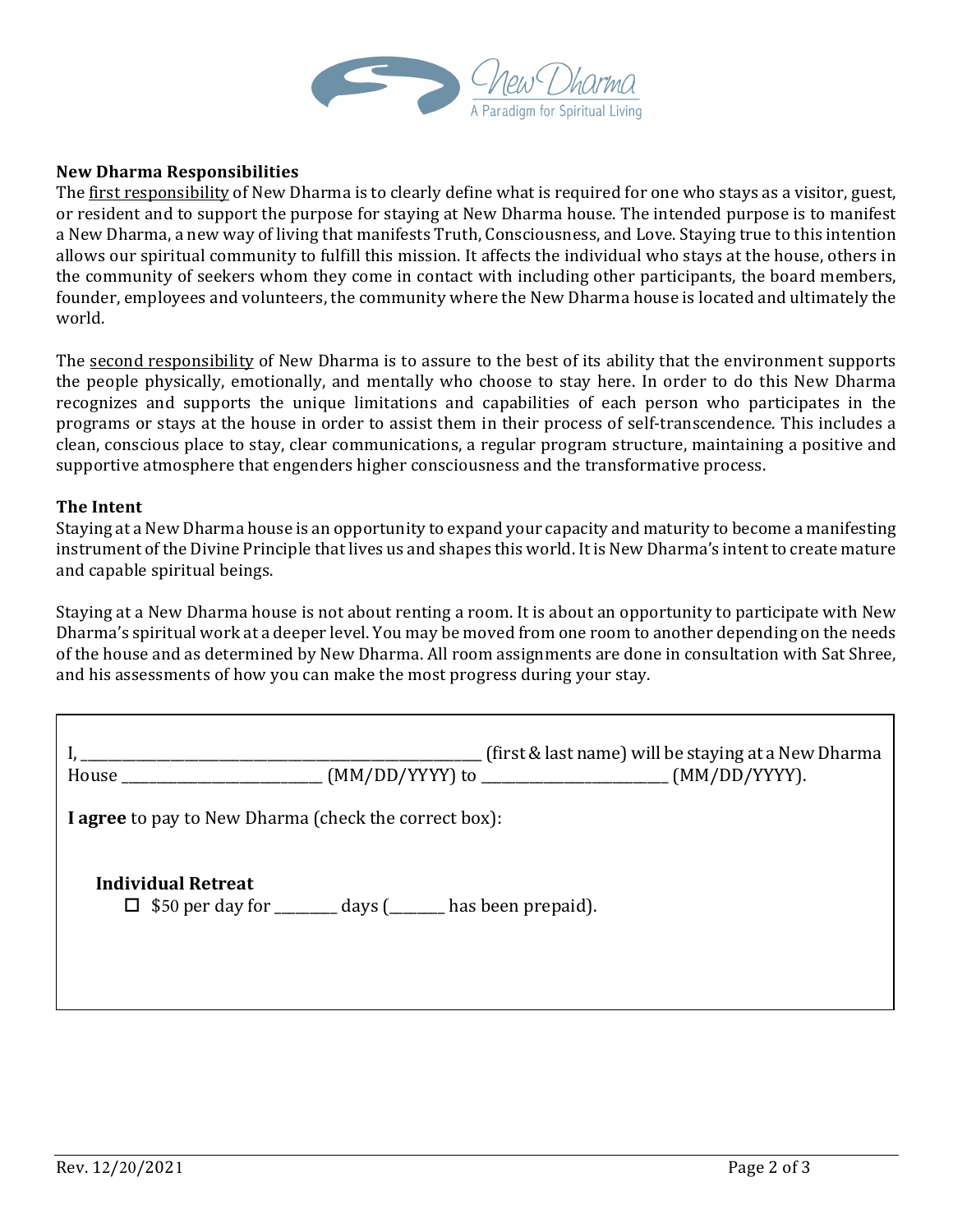

**I** agree to make a donation to New Dharma. In keeping with the tradition of offering teachings in the spirit of generosity, teacher donations are greatly appreciated. Please remember that just as students depend on teachers, teachers also depend on students.

During my stay at a New Dharma house, I agree to participate in all New Dharma spiritual practices which include: morning and evening meditations, satsangs and other programs.

I agree to make myself available to participate in Seva as outlined by the House Manager, and to abide by all house rules.

I have read and signed all of the following:

- $\square$  RESIDENTIAL AGREEMENT
- $\square$  TERMS & CONDITIONS
- $\Box$  WAIVER OF LIABILITY

## **Participant Signature**

| Signature:                                                                                                                         | Date: |  |  |
|------------------------------------------------------------------------------------------------------------------------------------|-------|--|--|
| <b>Printed Name:</b>                                                                                                               |       |  |  |
| <b>New Dharma Representative</b>                                                                                                   |       |  |  |
| Signature:<br><u> 1980 - Jan Samuel Barbara, martin da shekara 1980 - An tsa a tsa a tsa a tsa a tsa a tsa a tsa a tsa a tsa a</u> | Date: |  |  |
| <b>Printed Name:</b>                                                                                                               |       |  |  |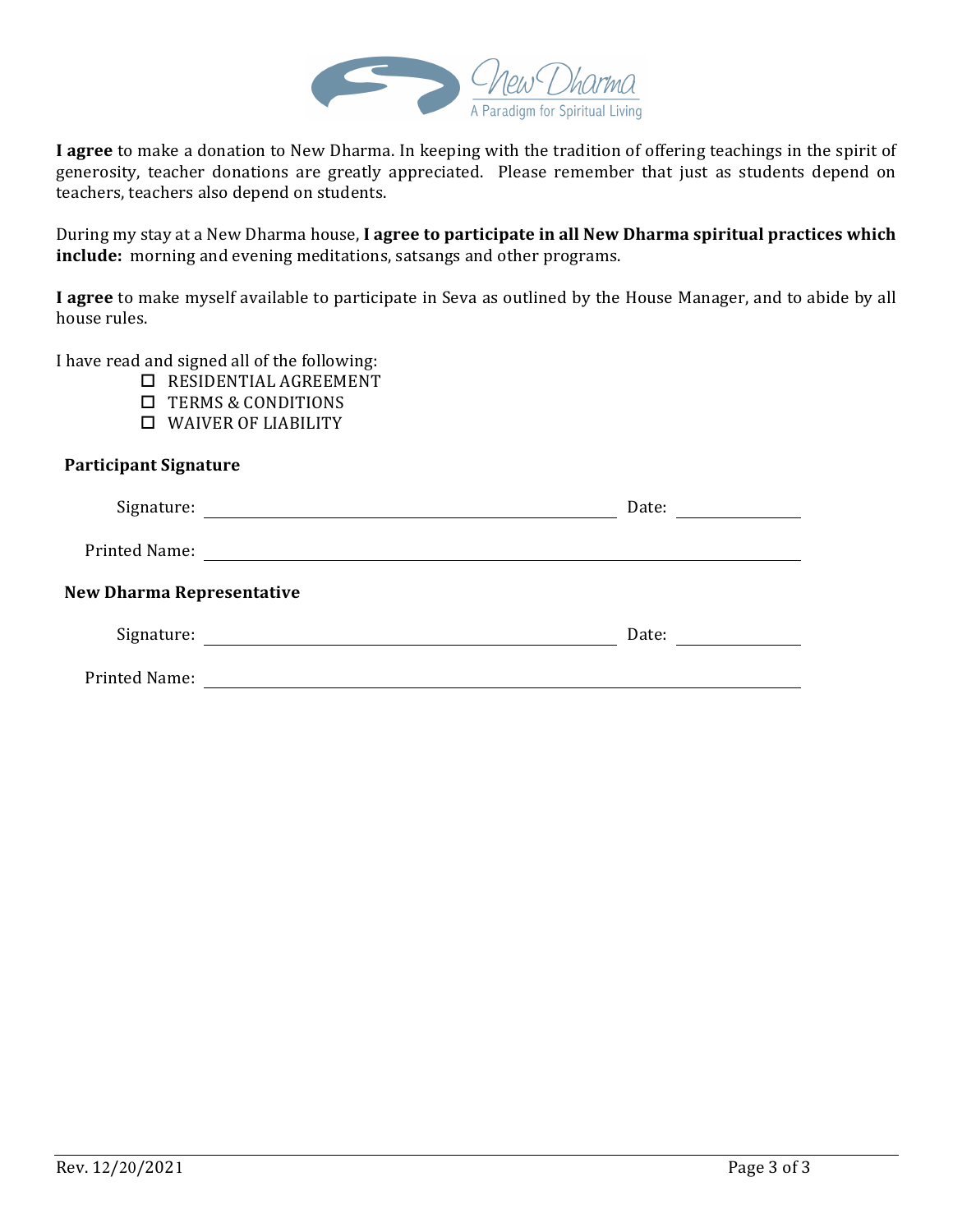

# **RESIDENTIAL RETREAT PROGRAM Terms & Conditions**

*Please read the following Terms & Conditions carefully. All participants are required to sign upon arrival.* 

## **PROGRAM FEES:**

• **Individual Retreat:** \$50/day

#### Payment of fees:

Upon acceptance into the Individual Retreat program, you will be sent a payment link.

**Individual Retreat program:** Payment in advance.

**Program fee includes**: A shared room, twin bed, clothing storage, a shared bath, bed linens, towels, laundry facilities, basic household cleaning supplies, utilities, and internet; daily programs including meditation and satsangs. **Individual Retreat fee** includes: an assigned mentor who will meet with you upon arrival and who will work with you in establishing your retreat structure during the period of your retreat.

**Program does not include**: Program fees for SAT Weekends, Intensives, Silent Retreats, or other programs; food, drink, personal toiletries, insurance of any kind; other supplies for personal use; transportation to or from any airport, bus station, or elsewhere.

**What to Bring:** Personal toiletries including soap and shampoo, bathrobe, slippers, alarm clock, umbrella, flashlight, clothing suitable for the time of the year of one's participation, sun screen. Please bring whatever is needed for personal medical or health concerns. **Note** that the New Dharma Center is located at 5,500 feet where the risk of sunburn is severe  $-$  please pack accordingly.

**Extended Stays:** If you wish to extend your stay beyond your original request, please see your Individual Retreat Mentor or House Manager if you are on a short-term retreat.

New Dharma Center: To help maintain inner focus and gain the most benefit from this program, it is suggested that you limit outside activities for a period of time. The intent is to move from an outward orientation to an inward focus.

**Dress and Conduct:** Clean, modest attire is appropriate for your stay at New Dharma. We ask that you come to morning meditation in appropriate clothing. Smoking, alcohol, sex and illegal drugs are strictly prohibited.

**SEVA:** Participating in the Short-term and Personal Retreat program includes participation in a variety of SEVA projects on a daily, weekly and monthly basis. SEVA assignments could include: kitchen duties, housekeeping, outdoor landscaping, repairs and maintenance, or help with events. SEVA assignments are made by the House Manager.

**Quiet Times**: Because external silence enhances the experience of inner quiet in meditation, we ask that you maintain qualified silence from 10:00 p.m. to 8:00 a.m. daily. Monday is set aside for a silent day for those who are able to participate. Earphones must be used with any audio equipment.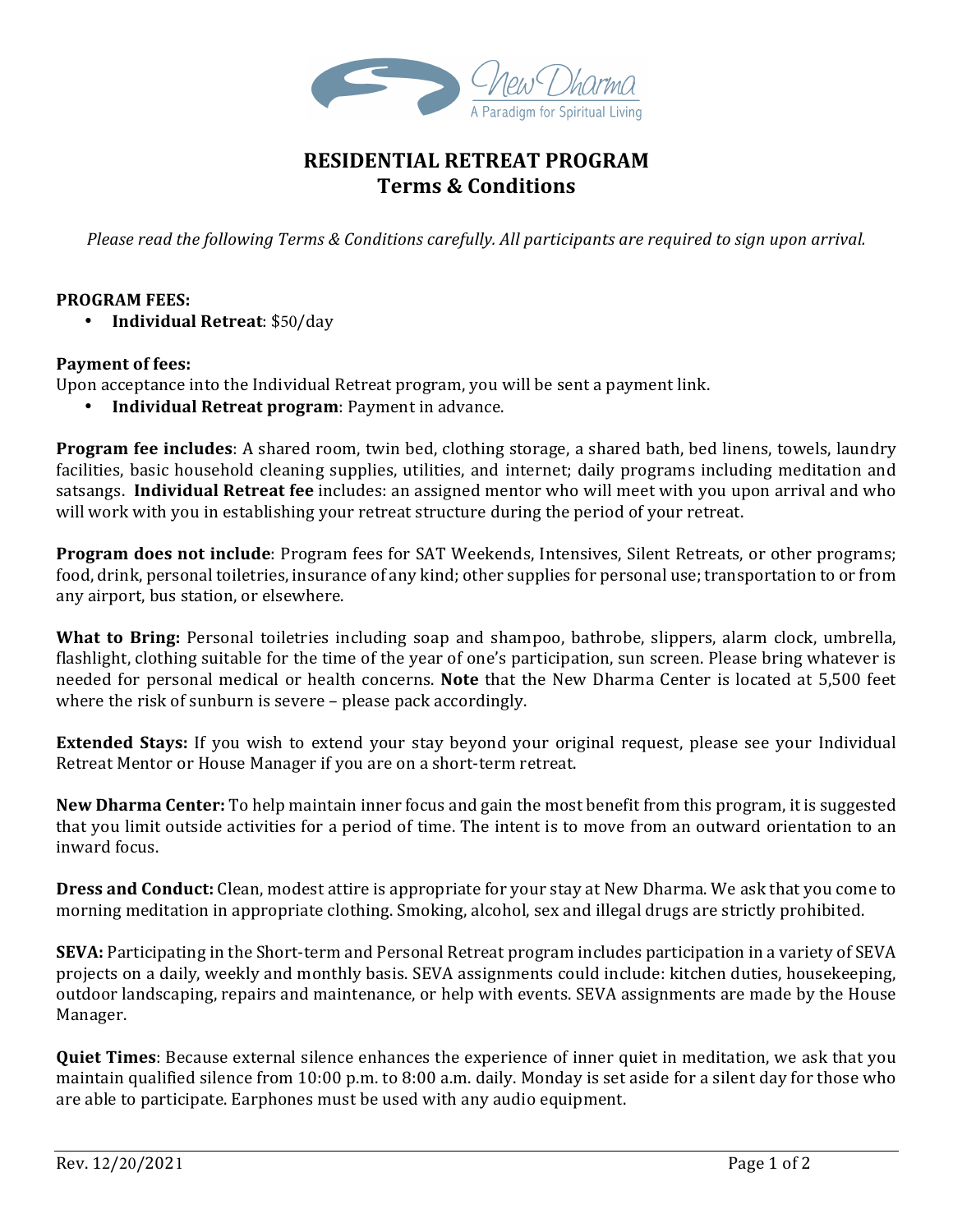

**Donations**: New Dharma is supported primarily through donations made by individuals. Sat Shree asks that each program participant make a donation to New Dharma.

**Miscellaneous:** No tape recording or photography is permitted during any program.

**Release/Responsibility:** New Dharma reserves the right to terminate the stay of any participant in any retreat program at any time without liability and without any obligation to pay a refund or any other amount whatsoever.

Transparency Policy: Representatives of New Dharma may at any time photograph, record and/or videotape satsangs, intensives, retreats, individual or small group meetings or other activities. Individual and small group meetings are shared for training purposes only and are not made public. However, New Dharma reserves the right to use any such photograph, recording or videotape in New Dharma publications, advertising, displays, and publicity materials or for teaching purposes without obtaining further consent from any program participant. Each program participant releases New Dharma and its representatives from any liability in connection with any such use of such photographs, recordings and/or videotapes.

**AGREEMENT**: *I* agree to abide by the terms of the residential agreement. I also understand that if I do not follow *this agreement, I may be required to leave the program. As a participant, I understand that I am not in an employment relationship with New Dharma and am not covered by any health insurance policy or program, or* disability insurance maintained by New Dharma. I agree to hold New Dharma, its officers, agents and employees *harmless* from any and all manner of liability arising out of any injury sustained by me during my participation in *any of the residential programs.*

*I* also understand and agree that all projects, products, creations, artistic works, or other intellectual property *which I may undertake or develop on behalf of New Dharma while participating in any program are and will remain the sole property of New Dharma. I hereby waive and release any and all present and future proprietary* rights with respect to such intellectual property, as well as any remuneration or compensation for such intellectual *property.*

The foregoing information provided by me is true and correct to the best of my knowledge. I have read, understand, and consent to the terms and conditions for admission to the Program set forth above.

## **Participant Signature**

Signature: Date: Date: Date: Date: Date: Date: Date: Date: Date: Date: Date: Date: Date: Date: Date: Date: Date: Date: Date: Date: Date: Date: Date: Date: Date: Date: Date: Date: Date: Date: Date: Date: Date: Date: Date: D

Printed Name: